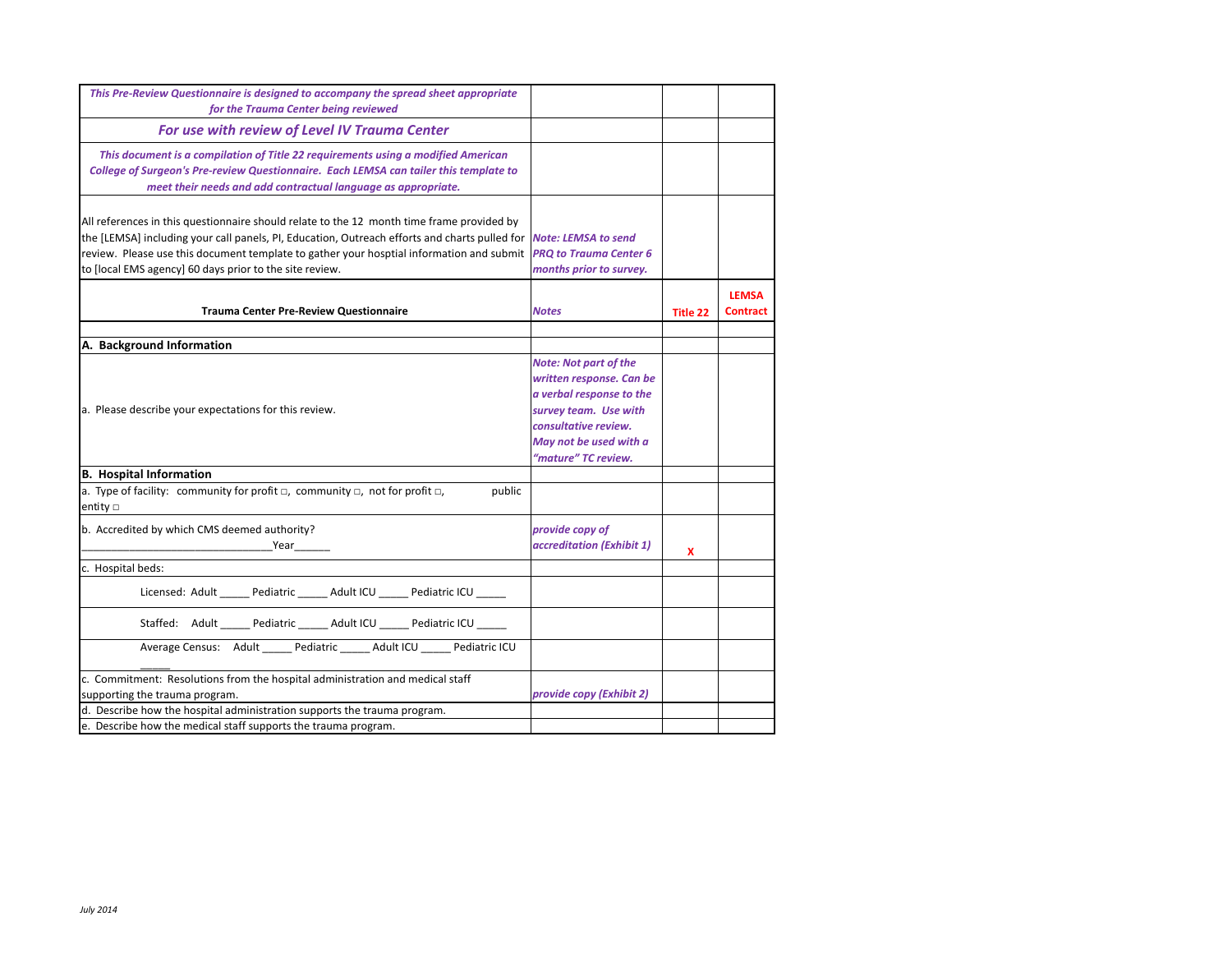| <b>Trauma Center Pre-Review Questionnaire</b>                                                                                                                                                         | <b>Notes</b>                                                                                                     | Title 22 | <b>LEMSA</b><br><b>Contract</b> |
|-------------------------------------------------------------------------------------------------------------------------------------------------------------------------------------------------------|------------------------------------------------------------------------------------------------------------------|----------|---------------------------------|
| C. Pre-hospital Information                                                                                                                                                                           |                                                                                                                  |          |                                 |
| a. Describe your pre-hospital EMS system. Include the number and location of other<br>hospitals within a 50-mile radius.                                                                              |                                                                                                                  |          |                                 |
| b. Provide a map of the area. Include the location of other trauma centers                                                                                                                            | <b>Exhibit 3</b>                                                                                                 |          |                                 |
| c. Describe your ground and air transportation systems. If you are not the Base Hospital,<br>provide name of Base Hospital(s)that provide medical control for the trauma patients you                 |                                                                                                                  |          |                                 |
| d. Briefly describe the trauma program's involvement with pre-hospital training.                                                                                                                      |                                                                                                                  | x        |                                 |
| e. Describe the EMS bypass/diversion policy for trauma. Is there a policy?<br>$Yes$ <sub>---</sub><br>No                                                                                              | provide copy of policy<br>and trauma diversion<br>hours for the reporting<br>period if applicable<br>(Exhibit 4) |          |                                 |
| D. Trauma Service                                                                                                                                                                                     |                                                                                                                  |          |                                 |
| a. Do you have a Trauma Medical Director job description? Yes No                                                                                                                                      | provide copy including<br>CV (Exhibit 5)                                                                         | x        |                                 |
| b. Briefly describe the Trauma Medical Director's reporting structure.                                                                                                                                | may be provided as an<br>organizational chart.<br>(Exhibit 5)                                                    |          |                                 |
| c. Do you have a Trauma Program Manager job description? Yes _____ No _____                                                                                                                           | provide copy including<br><b>CV/Resume (Exhibit 6)</b>                                                           | x        |                                 |
| d. Briefly describe the Trauma Program Manager's reporting structure.                                                                                                                                 | may be provided as an<br>organizational chart.<br>(Exhibit 7)                                                    |          |                                 |
| e. Physician Information                                                                                                                                                                              | Attachment A                                                                                                     |          |                                 |
| <b>Emergency Medicine Physicians</b>                                                                                                                                                                  |                                                                                                                  | x        |                                 |
| If a physician is not a "qualified specialist" as defined in Title 22 §100242, describe how<br>each of the physicians meet §100242 (a) including substantiation of need.                              | <b>Attachment B</b>                                                                                              | X        |                                 |
| f. Please describe your trauma team activation policy. Who responds to the ED when a<br>trauma patient arrives? How do you activate the team? Who has the authority to activate<br>the team in-house? | provide policy (Exhibit 8)                                                                                       |          |                                 |
| g. Please provide statistics for your trauma team responses for the reporting year and who                                                                                                            |                                                                                                                  |          |                                 |
| responded                                                                                                                                                                                             | see attachment C                                                                                                 |          |                                 |
| h. What is your total number of emergency department (ED) visits for the reporting year?                                                                                                              |                                                                                                                  |          |                                 |
| i. What is your total number of injury related (800-959.9) visits for the reporting year?                                                                                                             |                                                                                                                  |          |                                 |
| j. What is your total number of trauma registry patients-(provide inclusion criteria used)<br>for the reporting year?                                                                                 |                                                                                                                  |          |                                 |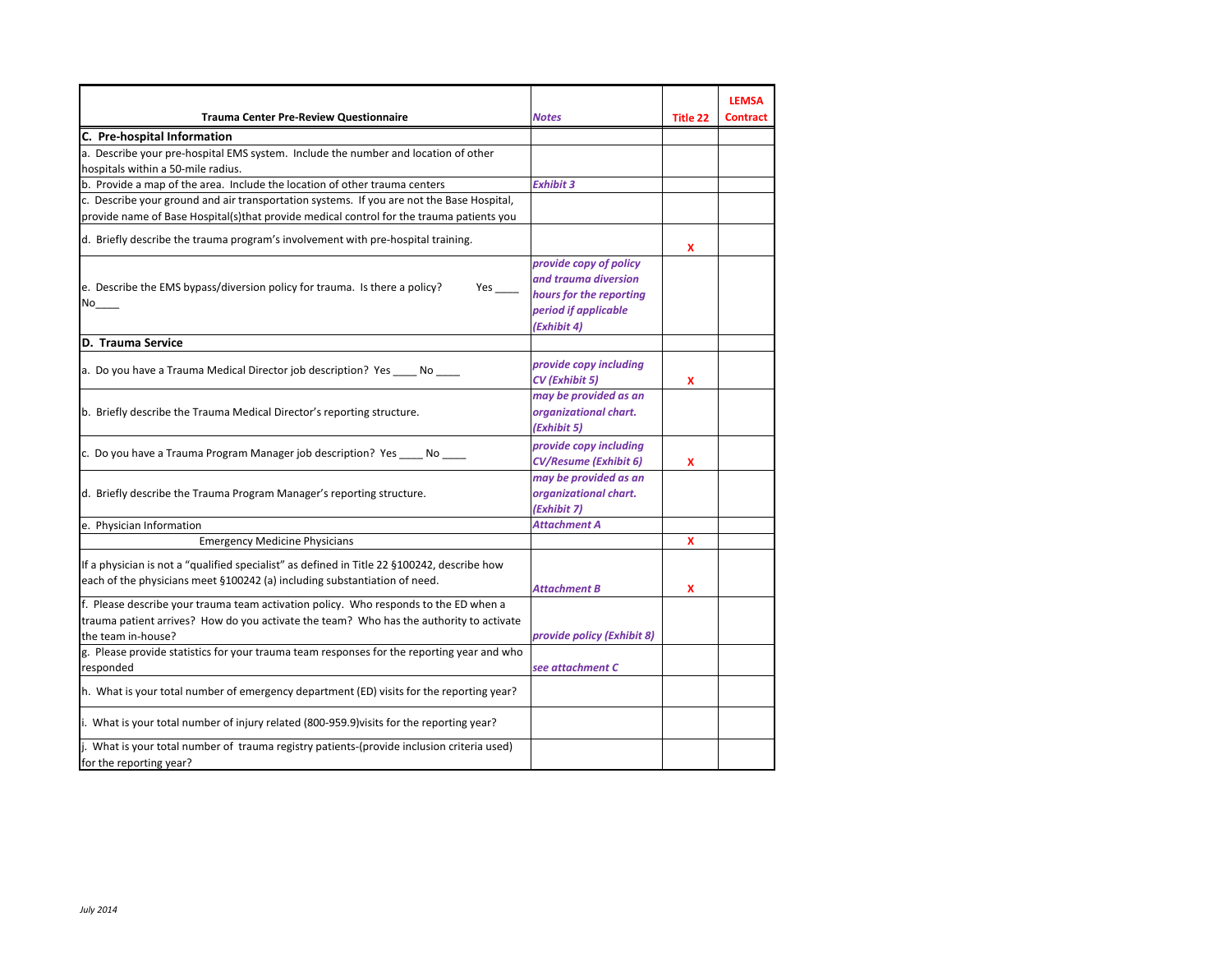|                                                                                          |                            |          | <b>LEMSA</b>    |
|------------------------------------------------------------------------------------------|----------------------------|----------|-----------------|
| <b>Trauma Center Pre-Review Questionnaire</b>                                            | <b>Notes</b>               | Title 22 | <b>Contract</b> |
| k. ED Distribution (trauma registry patients only)                                       |                            |          |                 |
| 1. ED to Home (number of patients)                                                       |                            |          |                 |
| 2. ED to OR                                                                              |                            |          |                 |
| 3. ED to ICU                                                                             |                            |          |                 |
| 4. ED to Floor/Ward                                                                      |                            |          |                 |
| 5. ED Deaths                                                                             |                            |          |                 |
| 6. ED to Other                                                                           |                            |          |                 |
|                                                                                          | may include chart of       |          |                 |
| 7. ED transfers out                                                                      | facilities if requested by |          |                 |
|                                                                                          | LEMSA (Exhibit 9)          |          |                 |
| Higher Level of Care (Trauma Center)<br>i.                                               |                            |          |                 |
| <b>Burn Center</b><br>ii.                                                                |                            |          |                 |
|                                                                                          |                            |          |                 |
| Repatriation<br>iii.<br>Other<br>iv.                                                     |                            |          |                 |
|                                                                                          |                            |          |                 |
| I. Do you have transfer agreements with: ____Level I Trauma Center ____ Level II Trauma  | <b>Provide listing of</b>  |          |                 |
| Center _____Level I Pediatric Trauma Center _____Level II Pediatric Trauma Center        |                            |          |                 |
|                                                                                          | facilities (Exhibit 10)    | x        |                 |
|                                                                                          |                            |          |                 |
| m. Provide ISS breakdown and mortality for trauma registry patients (for reporting year) | see attachment D           |          |                 |
| <b>F. Hospital Facilities</b>                                                            |                            |          |                 |
| <b>Emergency Department (or service/section)</b>                                         |                            |          |                 |
| a. Provide the ED Medical Director CV                                                    |                            |          |                 |
| b. Do the ED physicians respond to or cover in-house emergencies?                        | provide policy if          |          |                 |
|                                                                                          | applicable (Exhibit 11)    |          |                 |
| No                                                                                       |                            |          |                 |
| Yes _____ Is there a PI process demonstrating the efficacy of this process?              |                            |          |                 |
| Please describe.                                                                         |                            |          |                 |
| c. Do all the ED physicians care for trauma patients? Yes<br>No                          |                            |          |                 |
| d. Describe the credentialing requirements for nurses in the ED.                         | provide policy if          |          |                 |
|                                                                                          | applicable (Exhibit 12)    |          |                 |
| e. Who does FAST exams?                                                                  |                            |          |                 |
| Is there a credentialilng process? If yes, please describe.                              |                            |          |                 |
| Radiology                                                                                |                            |          |                 |
| a. Does the radiologist attend the physician peer review meeting? Yes ____<br>No the set |                            |          |                 |
| b. Is there adult and pediatric resuscitation and monitoring equipment available in the  |                            |          |                 |
| radiology suite? Yes<br>No                                                               |                            |          |                 |
| c. Are plain films available 24/7? Yes<br>No                                             |                            |          |                 |
| Is a radiology technician promptly available? Yes<br>No                                  |                            | X        |                 |
| d. Are the following services promptly available?                                        |                            |          |                 |
| Angiography Yes<br>No<br>1.                                                              |                            |          |                 |
| 2.<br>Ultrasound Yes<br>No                                                               |                            |          |                 |
| 3.<br>CT Scan Yes<br>No                                                                  |                            |          |                 |
| Are the radiologists in-house 24/7? Yes No If not, briefly describe                      |                            |          |                 |
| the process for who reads films after hours?                                             |                            |          |                 |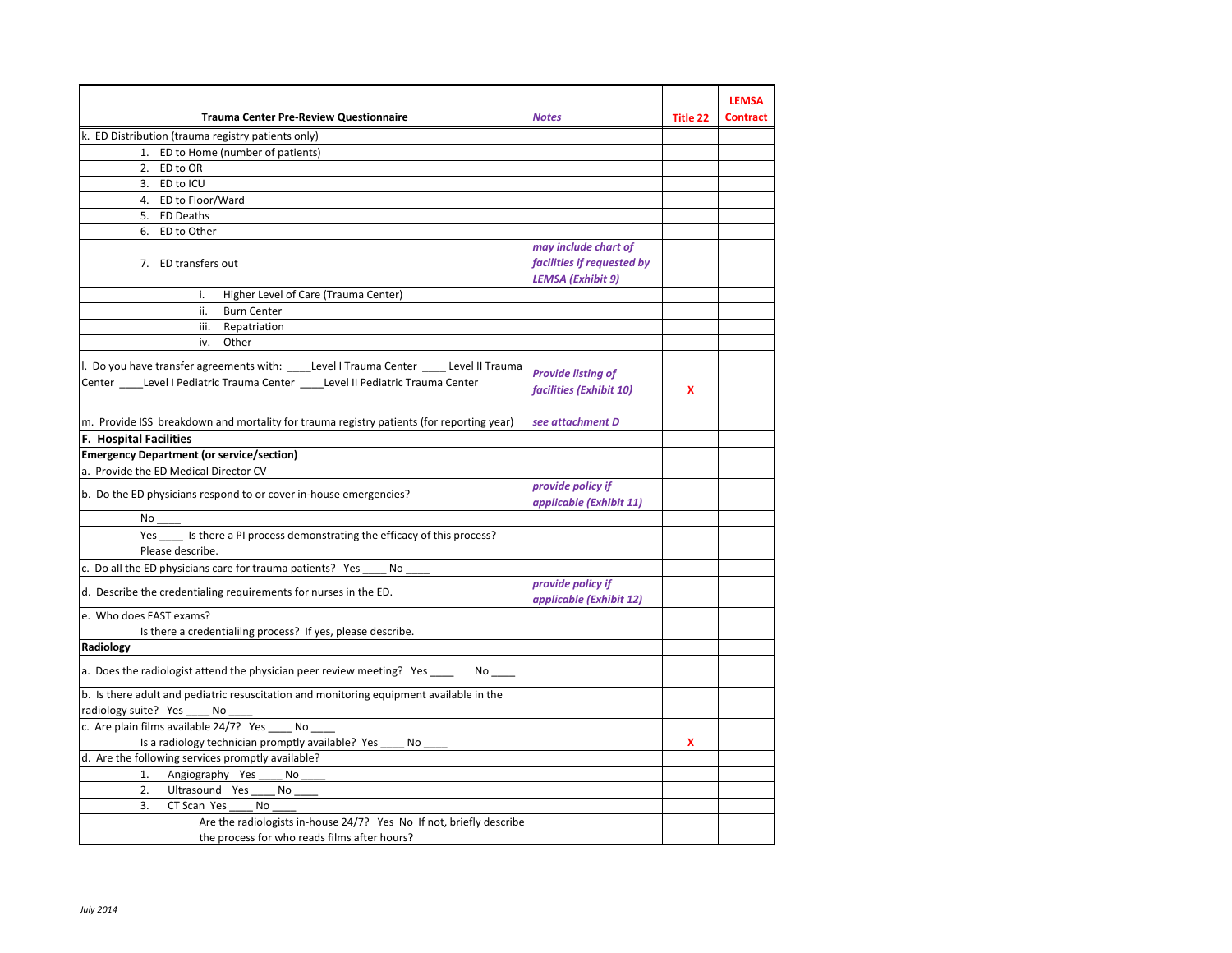| <b>Trauma Center Pre-Review Questionnaire</b>                                                                                                                                                                                                                 | <b>Notes</b>                   | Title 22 | <b>LEMSA</b><br><b>Contract</b> |
|---------------------------------------------------------------------------------------------------------------------------------------------------------------------------------------------------------------------------------------------------------------|--------------------------------|----------|---------------------------------|
| e. Does the Trauma Center have policies designed to ensure that trauma patients who may<br>require resuscitation and monitored are accompanied by appropropriately trained<br>providers during transportation to and while in radiology department Yes<br>No. | provide policy (Exhibit<br>13) |          |                                 |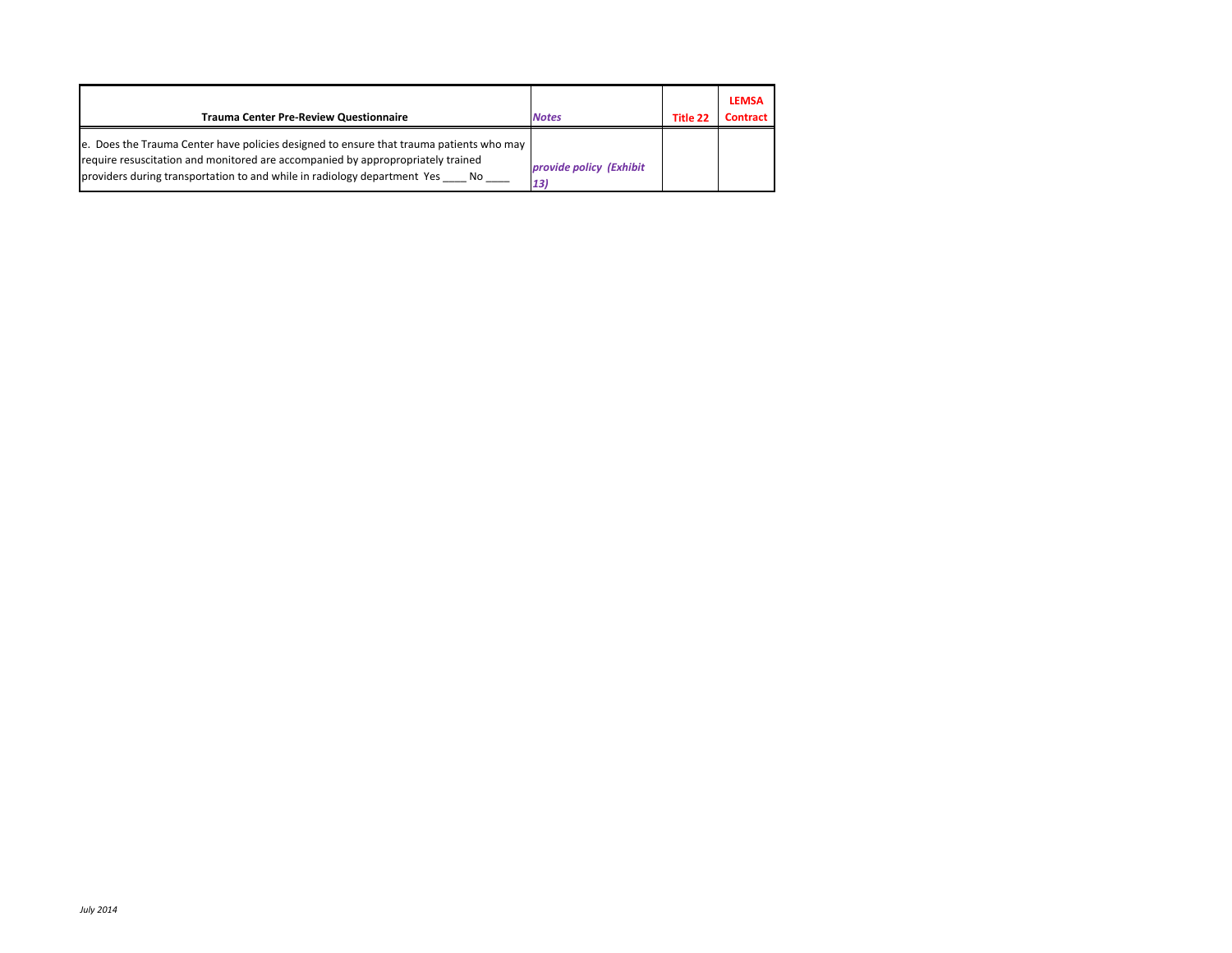|                                                                                                                                                       |                                                          |          | <b>LEMSA</b>    |
|-------------------------------------------------------------------------------------------------------------------------------------------------------|----------------------------------------------------------|----------|-----------------|
| <b>Trauma Center Pre-Review Questionnaire</b>                                                                                                         | Notes                                                    | Title 22 | <b>Contract</b> |
| OR/PACU                                                                                                                                               |                                                          |          |                 |
| a. Is the operating room staffed 24/7? Yes<br>No                                                                                                      |                                                          |          |                 |
| if no, promptly available? Yes<br>No                                                                                                                  |                                                          |          |                 |
| b. Does a mechanism for opening the OR if the team is not in-house 24/7. Yes ____ No                                                                  |                                                          |          |                 |
| c. Does a credentialing process exist for the nursing staff in the OR/PACU? Yes _____ No                                                              |                                                          |          |                 |
| d. Are anesthesiologists promptly available? Yes<br>No                                                                                                |                                                          |          |                 |
| e. Do you use CRNAs? Yes<br>No                                                                                                                        |                                                          |          |                 |
| If yes, what is the role of the staff Anesthesiologist with these cases?                                                                              |                                                          |          |                 |
| f. Are anesthesiologists promptly available for airway problems in the hospital?                                                                      |                                                          |          |                 |
| Yes<br>No                                                                                                                                             |                                                          |          |                 |
| <b>Intensive Care Unit</b>                                                                                                                            |                                                          |          |                 |
| a. Do you have an intensive Care Unit? Yes<br>No                                                                                                      |                                                          |          |                 |
| If yes, answer the following questions:                                                                                                               |                                                          |          |                 |
| Do you have a surgical director or co-director for the ICU who is<br>1.<br>responsible for setting policies related to ICU patients? Yes _____ No ___ |                                                          |          |                 |
| Does the trauma surgeon remain in charge of patients in the ICU? Yes<br>2.<br>No                                                                      |                                                          |          |                 |
| Does the ICU have a qualified specialist promptly available? Yes ____ No<br>3.                                                                        |                                                          |          |                 |
| Describe how quality of care issues are managed and resolved in the ICU.<br>4.                                                                        |                                                          |          |                 |
| 5.<br>Does a credentialing process exist for the nursing staff caring for trauma<br>patients in the OR/PACU? Yes<br>No                                |                                                          |          |                 |
| b. Do you have a transfer agreement with a facility with a PICU? Yes ____ No ____                                                                     | provide listing of<br>facilities (Exhibit 14)            |          |                 |
| If yes, is it approved by CCS? Yes<br>No                                                                                                              |                                                          |          |                 |
| <b>Blood Bank/Clinical Laboratory</b>                                                                                                                 |                                                          |          |                 |
| a. Is your source of blood processed by the hospital or do you use a regional blood bank?                                                             |                                                          | x        |                 |
| b. Do you have a massive transfusion protocol? Yes ____ No ____ If yes, describe:                                                                     |                                                          |          |                 |
| c. Is the blood bank capable of blood typing and cross matching? Yes ____                                                                             |                                                          |          |                 |
| d. Does the blood bank have an adequate supply of red blood cells, fresh frozen plasma,                                                               |                                                          |          |                 |
| platelets, cryoprecipitate and appropriate coagulation factors to meet the needs of the                                                               |                                                          |          |                 |
| trauma patient? Yes<br>No                                                                                                                             |                                                          |          |                 |
| e. Is there availability for coagulation studies, blood gases and microbiology?                                                                       |                                                          |          |                 |
| Yes<br>No                                                                                                                                             |                                                          |          |                 |
| f. Are clinical laboratory services promptly available? Yes<br>No                                                                                     |                                                          | x        |                 |
| <b>Rehabilitation Services</b>                                                                                                                        |                                                          |          |                 |
| a. Do you have a transfer agreement with a Rehabilitation Center? Yes                                                                                 | No If yes, provide listing of<br>facilities (Exhibit 15) |          |                 |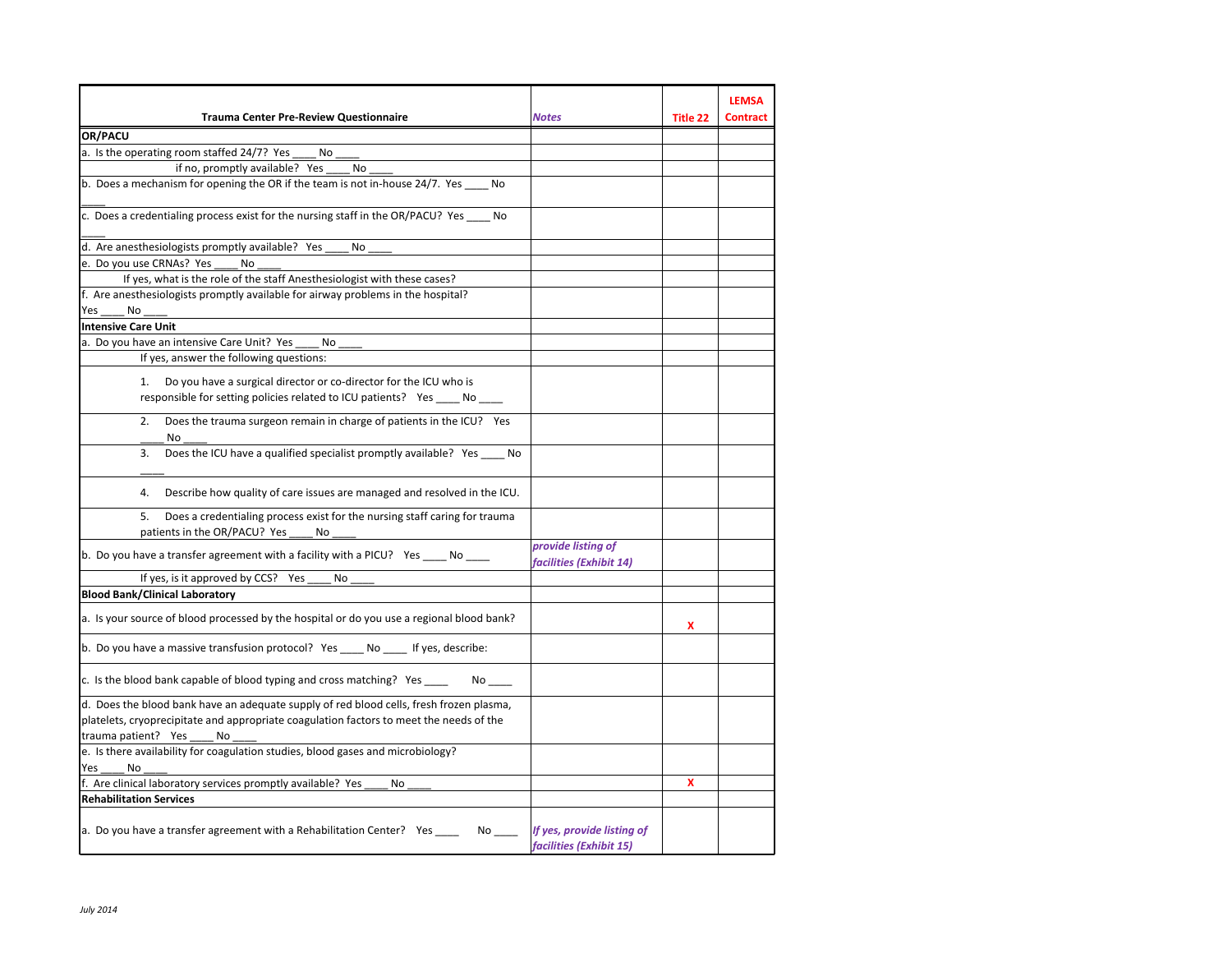| <b>Trauma Center Pre-Review Questionnaire</b>                                              |     | <b>Notes</b> | Title 22 | <b>LEMSA</b><br><b>Contract</b> |
|--------------------------------------------------------------------------------------------|-----|--------------|----------|---------------------------------|
| b. Does the hospital provide rehabilitation services for the trauma patient?<br><b>INo</b> | Yes |              |          |                                 |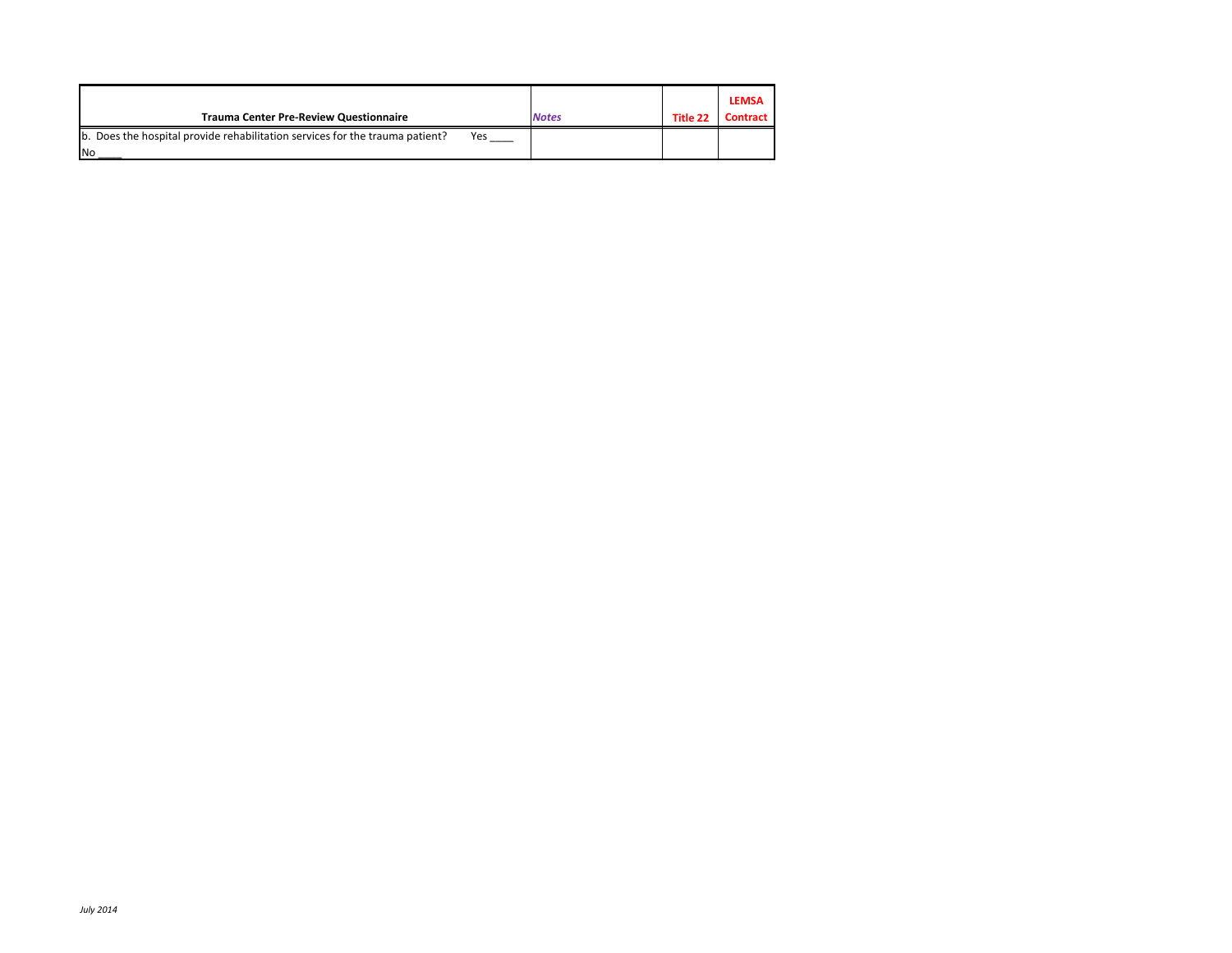|                                                                                                           |                                                       |          | <b>LEMSA</b>    |
|-----------------------------------------------------------------------------------------------------------|-------------------------------------------------------|----------|-----------------|
| <b>Trauma Center Pre-Review Questionnaire</b>                                                             | Notes                                                 | Title 22 | <b>Contract</b> |
| c. Describe the role and relationship of the rehabilitation service to the trauma service.                |                                                       |          |                 |
| d. Does the hospital provide any of the following during the acute phase of care?                         |                                                       |          |                 |
| Physical therapy Yes<br>1.<br>No                                                                          |                                                       |          |                 |
| 2.<br>Occupational therapy Yes<br>No                                                                      |                                                       |          |                 |
| 3.<br>Speech therapy Yes<br>No.                                                                           |                                                       |          |                 |
| 4.<br>Dysphagia evaluations Yes<br>No                                                                     |                                                       |          |                 |
| Social Services Yes<br>5.<br>No                                                                           |                                                       |          |                 |
| Nutritional services Yes<br>6.<br>No                                                                      |                                                       |          |                 |
| <b>Other Services</b>                                                                                     |                                                       |          |                 |
| a. Do you have a mechanism in place to provide for acute hemodialysis capability?<br>Yes<br>No            |                                                       |          |                 |
| b. Do you have a multidisciplinary team to manage child abuse and neglect? Yes No                         |                                                       |          |                 |
| c. Do you have a transfer agreement to provide spinal cord injury management services?<br>$Yes$ No ______ | If yes, provide listing of<br>facilities (Exhibit 16) |          |                 |
| <b>Disaster Plan</b>                                                                                      |                                                       |          |                 |
| a. Is the Trauma Medical Director or Trauma Nurse Coordinator a member of the hospitals                   |                                                       |          |                 |
| disaster committee? Yes<br>No                                                                             |                                                       |          |                 |
| b. Does the hospital meet the disaster related requirements of The Joint Commission?                      |                                                       |          |                 |
| Yes<br>No                                                                                                 |                                                       |          |                 |
| c. Describe the last drill that tested the hospitals disaster plan with a trauma component.               |                                                       |          |                 |
| d. Does the hospital have a disaster manual? Yes<br>No                                                    |                                                       |          |                 |
| If so, is there a role for the trauma service specified in the plan? Yes _____ No                         |                                                       |          |                 |
| <b>Organ Procurement</b>                                                                                  |                                                       |          |                 |
| a. Does the facility have an organ donor procurement program? Yes _____ No                                |                                                       |          |                 |
| b. How many trauma patient donors in the reporting year?                                                  |                                                       |          |                 |
| c. Are there written policies for notification of the organ procurement officer? Yes<br>No                | if yes, provide policies<br>(Exhibit 17)              |          |                 |
| d. Does the PI program review the organ donation rate? Yes<br>No                                          |                                                       |          |                 |
| e. Is there a written policy for declaration of brain death? Yes ____ No ____                             | if yes, provide policy<br>(Exhibit 18)                |          |                 |
| G. Performance Improvement Program                                                                        |                                                       |          |                 |
| a. Describe the Performance Improvement/Quality Plan.                                                     |                                                       |          |                 |
| Include how issues are identified                                                                         |                                                       |          |                 |
| Include how loop closure achieved                                                                         |                                                       |          |                 |
| b. List one example of loop closure involving peer review issues during the reporting year.               |                                                       |          |                 |
| c. Are nursing issues reviewed in the trauma PI process? Yes<br>No                                        |                                                       |          |                 |
| If yes, give example                                                                                      |                                                       |          |                 |
| d. What trauma registry are you using?                                                                    |                                                       |          |                 |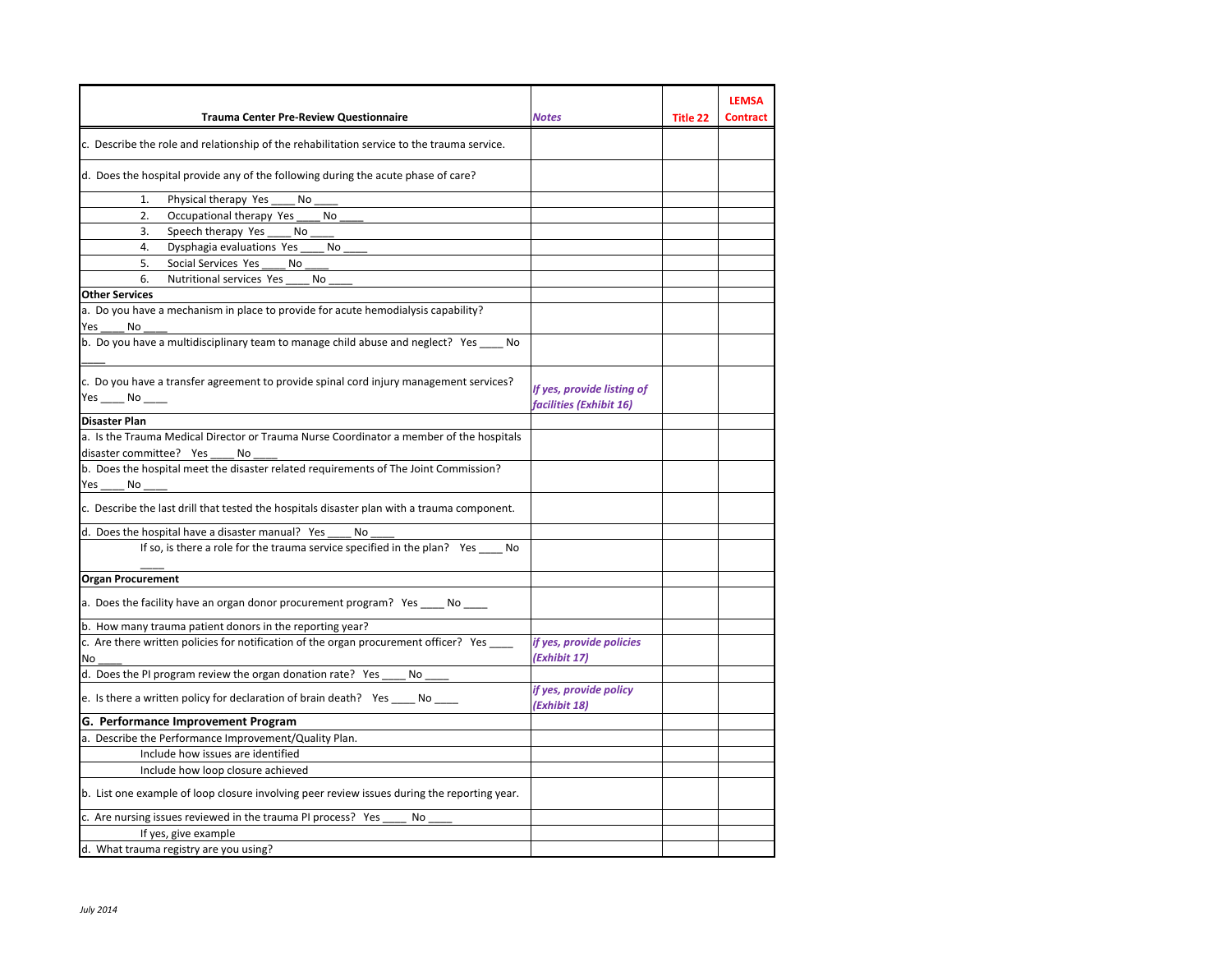| <b>Trauma Center Pre-Review Questionnaire</b>                                                                                                        | <b>Notes</b>               | <b>Title 22</b> | <b>LEMSA</b><br><b>Contract</b> |
|------------------------------------------------------------------------------------------------------------------------------------------------------|----------------------------|-----------------|---------------------------------|
|                                                                                                                                                      |                            |                 |                                 |
| e. Describe how the trauma registry supports the PI program.                                                                                         | provide a description of   |                 |                                 |
|                                                                                                                                                      | the inclusion criteria for |                 |                                 |
|                                                                                                                                                      | your registry              |                 |                                 |
| f. Describe how you monitor the validity of the registry data.<br>g. How many trauma related death were there during the reporting year? (Include ED |                            |                 |                                 |
| deaths and in-house deaths)                                                                                                                          | see attachment E           | x               |                                 |
| h. What percentage of trauma deaths had autopsies performed? Describe the process for                                                                |                            |                 |                                 |
| how the autopsy findings are reported to the trauma center. How do you use the                                                                       |                            |                 |                                 |
| information provided in the autopsy report?                                                                                                          |                            |                 |                                 |
| Describe the review process for major complications (include definition).                                                                            |                            | X               |                                 |
| j. Describe the review process for all interfacility transfers (in and out of the Trauma                                                             |                            |                 |                                 |
| Center)                                                                                                                                              |                            | x               |                                 |
| k. Describe your peer review meeting. Who attends? How are cases pulled? How are they                                                                |                            |                 |                                 |
| presented?                                                                                                                                           |                            | x               |                                 |
| I. Describe your multidisciplinary systems meeting.                                                                                                  |                            | X               |                                 |
| m. Do you participate in a multi-center case review process Yes _____ No _____ or regional                                                           |                            |                 |                                 |
| case review? Yes<br>Please explain.<br>No                                                                                                            |                            |                 |                                 |
| n. Provide documentation of your system for patients, parents of minor children who are                                                              |                            |                 |                                 |
| patients, legal guardian(s) of children who are patients, and/or primary caretaker(s) of                                                             |                            |                 |                                 |
| children who are patients to provide input and feedback to hospital staff regarding the care <i>provide policy (Exhibit</i> )                        |                            |                 |                                 |
| provided to a child.                                                                                                                                 | 19)                        |                 |                                 |
| o. Please pull charts for the site review team and provide all PI documentation with each<br>case if applicable.                                     | Attachment F               |                 |                                 |
| p. Describe your participation in the Regional Trauma Coordinating Committee (RTCC)                                                                  |                            |                 |                                 |
| q. Describe your participation in the local EMS agency's trauma committee(s)                                                                         |                            | X               |                                 |
| H. Education, Prevention and Outreach Activities                                                                                                     |                            |                 |                                 |
| a. List the education you have provided during the reporting year                                                                                    | <b>Attachment G</b>        | x               |                                 |
| d. Describe one prevention strategy or program you implemented during the reporting                                                                  |                            |                 |                                 |
| year.                                                                                                                                                |                            | x               |                                 |
| c. Do you have the capability of receiving telephone and on-site consultation with                                                                   |                            |                 |                                 |
| physicians at a higher level Trauma Center?<br>Yes<br>No                                                                                             |                            | x               |                                 |
| d. Describe one outreach activity you provided during the reporting year.                                                                            |                            | $\mathbf x$     |                                 |
|                                                                                                                                                      |                            |                 |                                 |
| <b>Attachments</b>                                                                                                                                   |                            |                 |                                 |
| Attachment A Board Certification information                                                                                                         |                            |                 |                                 |
| Attachment B Qualified Specialist information                                                                                                        |                            |                 |                                 |
| Attachment C Trauma Team Response data                                                                                                               |                            |                 |                                 |
| Attachment D ISS Breakdown                                                                                                                           |                            |                 |                                 |
| Attachment E Trauma Deaths                                                                                                                           |                            |                 |                                 |
| Attachment F List of Charts for Site Team Review                                                                                                     |                            |                 |                                 |
| Attachment G List of Education provided                                                                                                              |                            |                 |                                 |
|                                                                                                                                                      |                            |                 |                                 |
|                                                                                                                                                      |                            |                 |                                 |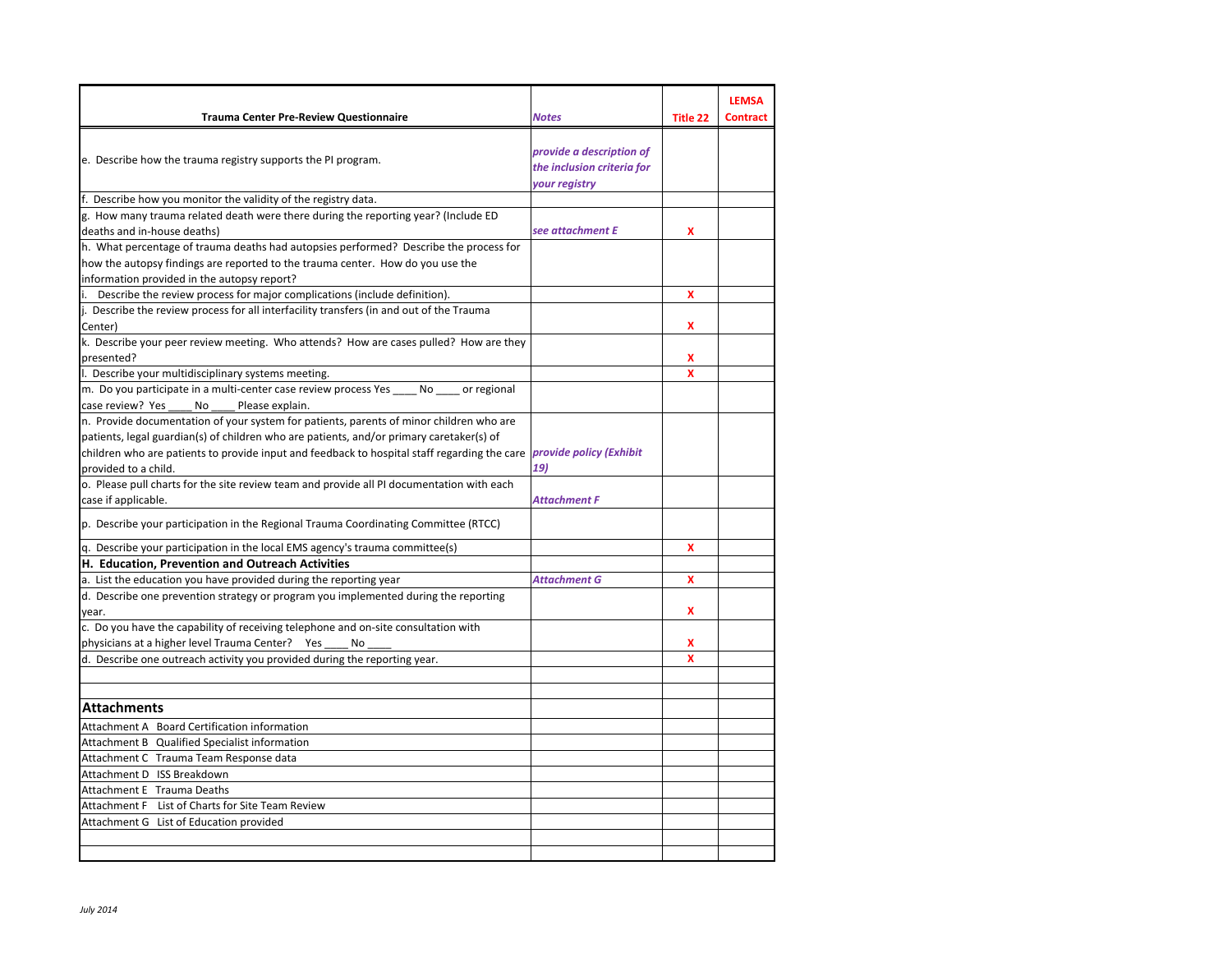| <b>Trauma Center Pre-Review Questionnaire</b> | <b>Notes</b> | Title 22 | <b>LEMSA</b><br>Contract |
|-----------------------------------------------|--------------|----------|--------------------------|
|                                               |              |          |                          |
|                                               |              |          |                          |